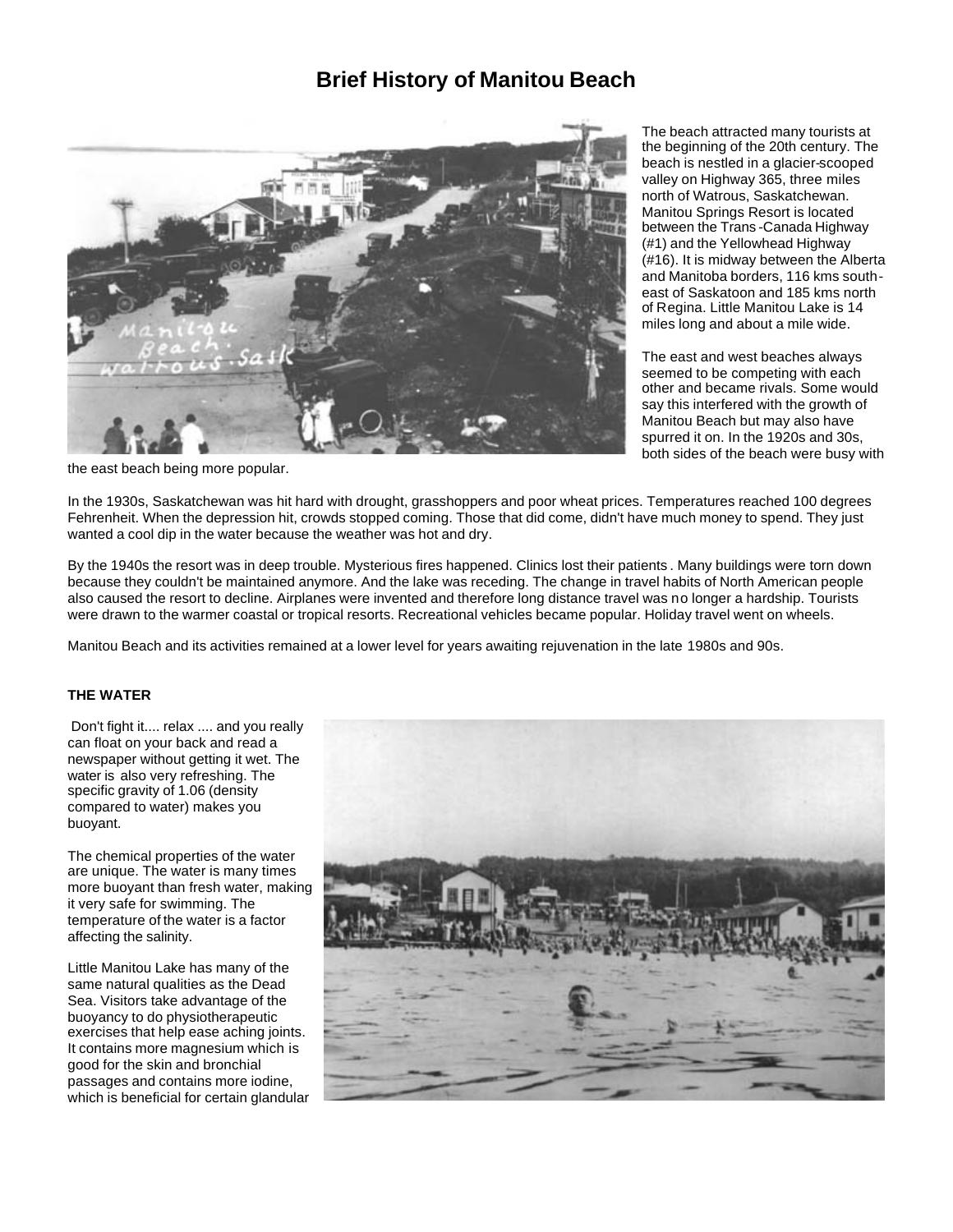#### functions.

The minerals in the water make the colour look metallic bronze. There is no research data to prove its healing qualities, but many medical claims speak of how good it is for: - arthritis - rheumatism - joint problems - skin conditions (eczema and psoriasis). If you have the slightest scratch or cut, one dip into the water makes the sore heal up really fast.

Natural oils were extracted from the lake and made into hair tonic and toothpaste. Residents harvested the mineral salts and sold them to drug stores across Saskatchewan. Mud packs were also applied to sore muscles and joints.

# **BEACH ALIVE**



In the 1920s and '30s Manitou Beach was alive. Thousands came to enjoy the mineral waters. It was the most popular summer resort on the prairies, offering an alternative, and became a rival for Banff Hot Springs.

People came by rail when Watrous became a division point of the Canadian National Railway. Excursion trains arrived from the four main cities. The tourists would ride the train to Watrous and then take a shuttle taxi to the resort. Also, thousands of automobiles would be parked in fields on weekends. The beach population would grow from 200 to 15,000 during the summer months.

The bustling resort had lots to offer any vacationer: 3 large dance halls, 2 large enclosed mineral hot bath houses, massage parlours, numerous beach stores and restaurants/cafes, several

boarding houses, hotels and motels, many cottages, 2 drug stores, 3 grocery stores, 2 service stations, boat rentals, a barber shop, 4 ice-cream parlours, a Y.W.C.A. building, a moving picture show, and real estate offices. And yes..... bootleggers and a brothel.

To find out more on the individual businesses, read on or go to the end of the article to order the complete book.

# **CARLSBAD**

It is the mineral waters that connect Carlsbad to Manitou Beach. The beach became known as the "Carlsbad of Canada" and the comparison was apt for a number of reasons. First, its specific gravity is higher than that of the famed Czechoslovakian spa, which means that a body can literally float on top of the water. Secondly, Little Manitou has additional quantities of magnesium sulphate and iron oxide.

# **PROPERTIES OF THE WATER**

The mineral contents of the water in Little Manitou Lake are as follows (in grains per gallon): Note: Properties vary from season to season.

| Magnesium Sulphate            | 308.38 Magnesium Bicarbonate 63.42 Sodium Sulphate 50.92 |      |                                 |  |
|-------------------------------|----------------------------------------------------------|------|---------------------------------|--|
| Potassium Sulphate            | 116.62 Sodium Chloride                                   |      | 1405.60 Calcium Sulphate 104.96 |  |
| Oxide of Iron & Aluminum 0.28 | <b>Silica</b>                                            | 0.69 |                                 |  |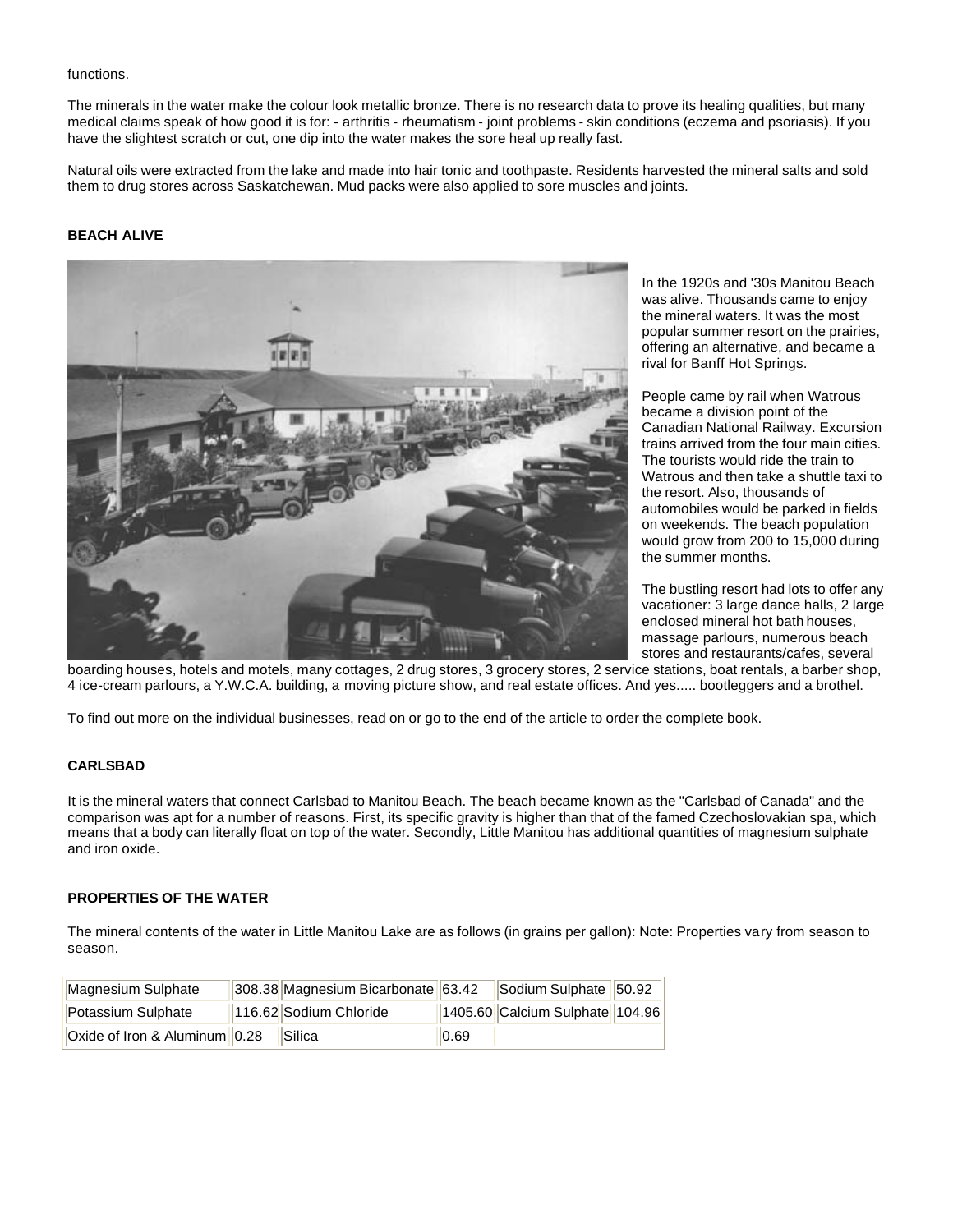#### **THE LEGEND**

The Indians discovered the lake and its healing powers long before the 1920s. They claimed it cured smallpox, rheumatic conditions and burning fevers.

Dan Kennedy, an Assiniboine on the Montmartre reserve tells of the legend. It goes something like this: "In 1837 there was a small pox epidemic. When the Indians were fleeing from the plains to try to get away from the scourge, they passed the site of Lake Manitou. When two young men in the group were unable to go any farther, a small tent was erected in which they could spend their remaining days. After the rest of the tribe had departed, the young men were so consumed by thirst that they crawled to the shore of the nearby lake, and as well as drinking from Lake Manitou, they immersed themselves in the water. Apparently it cooled their fever, and they spent the majority of the next few days bathing themselves on the beach. Within a few days they were recovered, and were able to take up the trail of their party. It was from this that the Indians have come to regard the waters of Lake Manitou as having great therapeutic value."

Medicine men called the lake "Manitou" because it means God to them, believing that it came from the Great Spirit. It became known as the "Lake of the Healing Waters," or "the Lake of the Good Spirit." Warring tribes never carried on their feud when visiting the lake. They laid down their weapons before entering the water. Tribes from as far east as the Great Lakes and as far west as the Rockies came to the lake which became famous for healing among the tribes.

# **ARCADE PAVILION**

The Arcade Pavilion was a dance hall, octagonal in design, 90-100 feet across with an elevated orchestra platform in the centre which supported the building. Every evening dancers danced around the centre bandstand. The fox trot was very popular.

At one time the Arcade was used as a convention centre for rallies and meetings. A rectangular building was later added to the Arcade where an ice-cream parlor was located, then the O.K. Economy operated a grocery store for several seasons. Colonel Saunders was store manager for a time.

In 1943, the Arcade building was used as a roller rink which permanently damaged the hardwood floor. It was also used as a movie theatre at one time.

Later renovations were made to the dance hall to make it into a health clinic. In 1947, just before the official opening, it mysteriously burned to the ground.

# **CHALET SWIMMING POOL / MANITOU SPRINGS RESORT**

The Chalet opened in 1929 or 30. The pool was built on the west beach and operated for a year without a roof. It was the largest indoor pool of its kind in North America. Admission was 25 cents to take a dip and then stay all day.

An advertisement on July 6, 1933 read: "Canada's Finest Resort Natatorium. Endeavors at all times to maintain a high standard of efficiency, pleasure and sanitation. To ensure this standard the pool is completely drained, scrubbed and refilled every Monday morning - 80,000 gallons circulating daily. Programs for Holidayers, Pillow Fights, Water Polo, Living Statues stunts every Sunday, and Tub Races. Admission: 25 cents - no equipment; 40 cents with suit. Children under 14 - 15 cents."



In October of 1983 the Chalet Pool was destroyed by fire. In December of 1987, the Manitou Springs Mineral Spa, which is still operating in 1996, opened to the public as a four-season facility. Water was channeled from Little Manitou Lake, filtered, cleaned, then pumped into three pools. Each pool is heated to a temperature ranging from 94 to 100 degrees Fahrenheit. Whirlpool jets are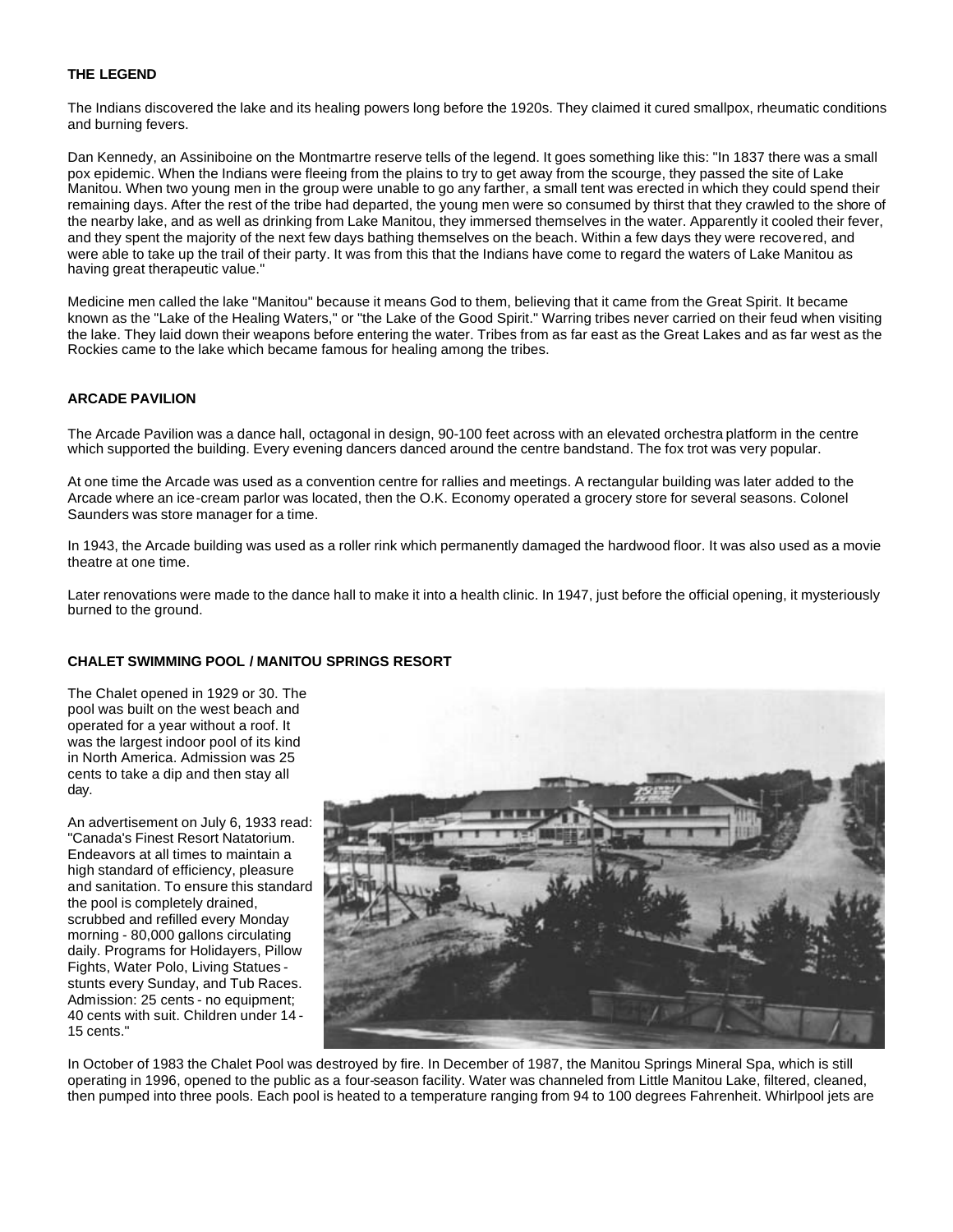also installed. Since the Spa started to filter the water, there are no more little shrimp swimming around you as there had been in the Chalet.

The Spa was so successful that in July of 1990 plans to build a new 60-room hotel and convention facility were underway. The new Manitou Springs Hotel opened its doors for business on September 1, 1991.

# **WHITE'S POOL**



White's Pool was built on the east beach in 1918. Wellington White's construction company was hired to install a water supply system for the Town of Watrous but Watrous ran out of money because of taxes in arrears due to the tough times for the farmers. So Mr. White was stuck with a heap of pipes and other materials. This is when he decided to built the swimming pool.

The pool opened June 1922. It had 98 individual cubicles, each with its own little door where you could change. Each cubicle had its own mirror until they were stolen. The pool was 25 x 60 feet and held 253,000 gallons of salty lake water. The temperature of the pool was 80 degrees Fahrenheit, heated by a H.P. steam boiler. Admission was 25 cents a swim (35 cents with a towel).

A sunlit fountain was built in the shallow end where a fine spray of fresh well-water spurted from its top.

There were diving boards, barrels, logs, and other platforms on which to play. The most spectacular thing at the pool was the trapezes. They were rings hanging on chains, five on one side and seven on the other. The idea was to grab one, swing, grab another, down the whole length and back. If you fell in the water you were considered an amateur. The pool was so crowded in those days that you had to wait your turn.

White's Pool was demolished in 1953.

# **MANITOU LAKE PROVINCIAL PARK / CAMP EASTER SEAL**

In the early 1930s, the government decided to construct a luxurious resort hotel as a relief project, using almost exclusively local materials. The Park Chalet was constructed in Manitou Lake Provincial Park by unemployed workers using fieldstone from local quarries. The original buildings had thatched roofs made from reeds and rushes. The resort consisted of 290 acres and was located on the west beach. It was operated as a commercial hotel until the early 1950s.

In 1956 the provincial government sold the Park Chalet to the Saskatchewan Society for Crippled Children for \$1.00. It became a summer resident camp for the handicapped. The 290 acre property was divided. 100 acres went

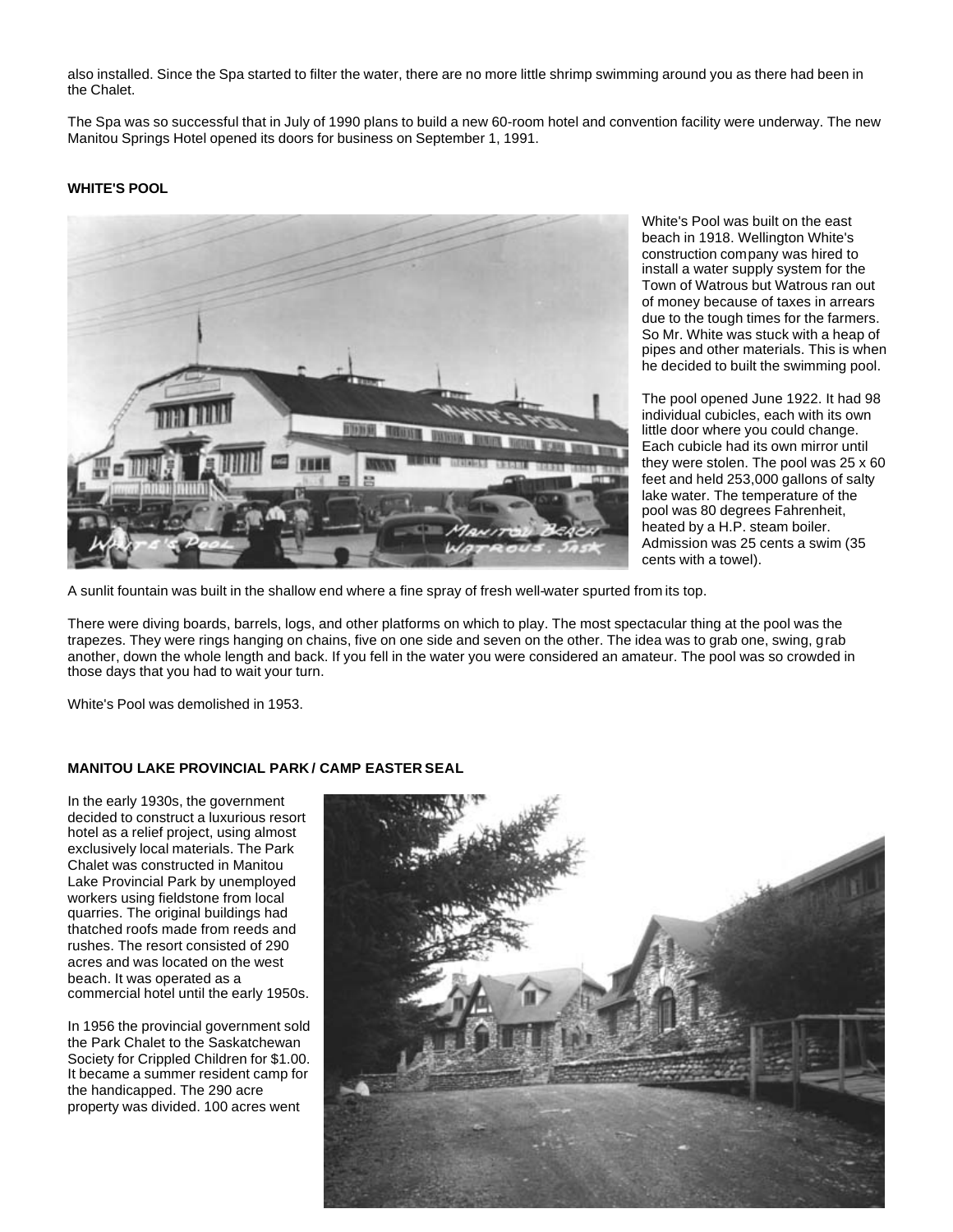to Camp Easter Seal and 190 acres were kept for Manitou Lake Regional Park. A brochure was published, promising a park with picnic grounds, camp kitchens, playgrounds, a tennis court, a 9-hole golf course and a mile long sandy beach - with free indoor showers to wash off the salt.

Saskatchewan Society for Crippled Children (Camp Easter Seal) was established and in 1996 is still operating the facility as a summer camp for the handicapped.

#### **DANCELAND**



In 1928 Wellington White built "Danceland" pavilion on the east beach. It replaced an earlier Danceland built before 1919. There are two floors, a sub floor and a hardwood floor. Between the two floors is a layer of horsehair (bought from local farmers and imported from Quebec) six to ten inches thick. No nails were used to construct the floor. The unique construction of the floor gives it a flexibility (spring) which makes it easy to dance on. You actually feel the movement of the floor as couples dance.

Jitney dances were popular in the 1920s. ("Jitney" means a nickel.) Danceland would get 500 people in attendance. The hall was open every night, including a "midnight frolic" on Sunday. Admission was 10 cents a dance or 3 for a quarter.

"Art Harmony 7" band (Guy Watkins, a blind musician) used to broadcast concerts over CFQC Radio. Later Ken Peaker, Mart Kenny and his western gentlemen, Don Messer, Wilf Carter, Sammy Kaye, Bobby Gimby, The Inkspots, Gene Dloughy, Norma Locke, and The Silver Tone played there.

In 1996-97 Danceland is still there and open all year round.

# **MARTIN'S TOURIST HOTEL / HIAWATHA LODGE**

Martin's Tourist Hotel was originally built in 1923. Josiah Martin was assured by a real estate firm that a sanatorium was to be built, but it never materialized. Mr. Martin believed the lake had remedial, health giving properties, and therefore, provided mineral baths and treatments for many years. He is believed to be the first person to extract oil and crystals from the lake. He acquired legal claims and sold the product commercially. The oil treated burns and skin irritations, including eczema.

In the early 1960s, Wardley Brine Shrimp Co. bought Martin's Hotel. Frank Debevc harvested, froze, packed and shipped tiny crustaceans to pet food stores as tropical fish food. Crustacean, artemia salina, or brine shrimp grow naturally in very salty water. When full grown they are about one third of an inch in length, with 11 pairs of swimming legs and two stalked compound eyes.

Hiawatha Lodge was built in 1927 by William Martin as a health resort. His wife, Dr. Bertie Martin, also gave chiropractic treatments. The resort was in operation until 1956.

In 1964-65 it was renamed The Village Inn by owners Frank and Vera Debevc.

Both the hotel and lodge had dining rooms, treated patients, gave chiropractic treatments and mineral baths.

The tables in the dining rooms were set with linen and fine china. In 1996-97 the hotel and lodge are still there.

#### **MEDICAL HEALTH CLINICS / WHITMORE HOTEL**